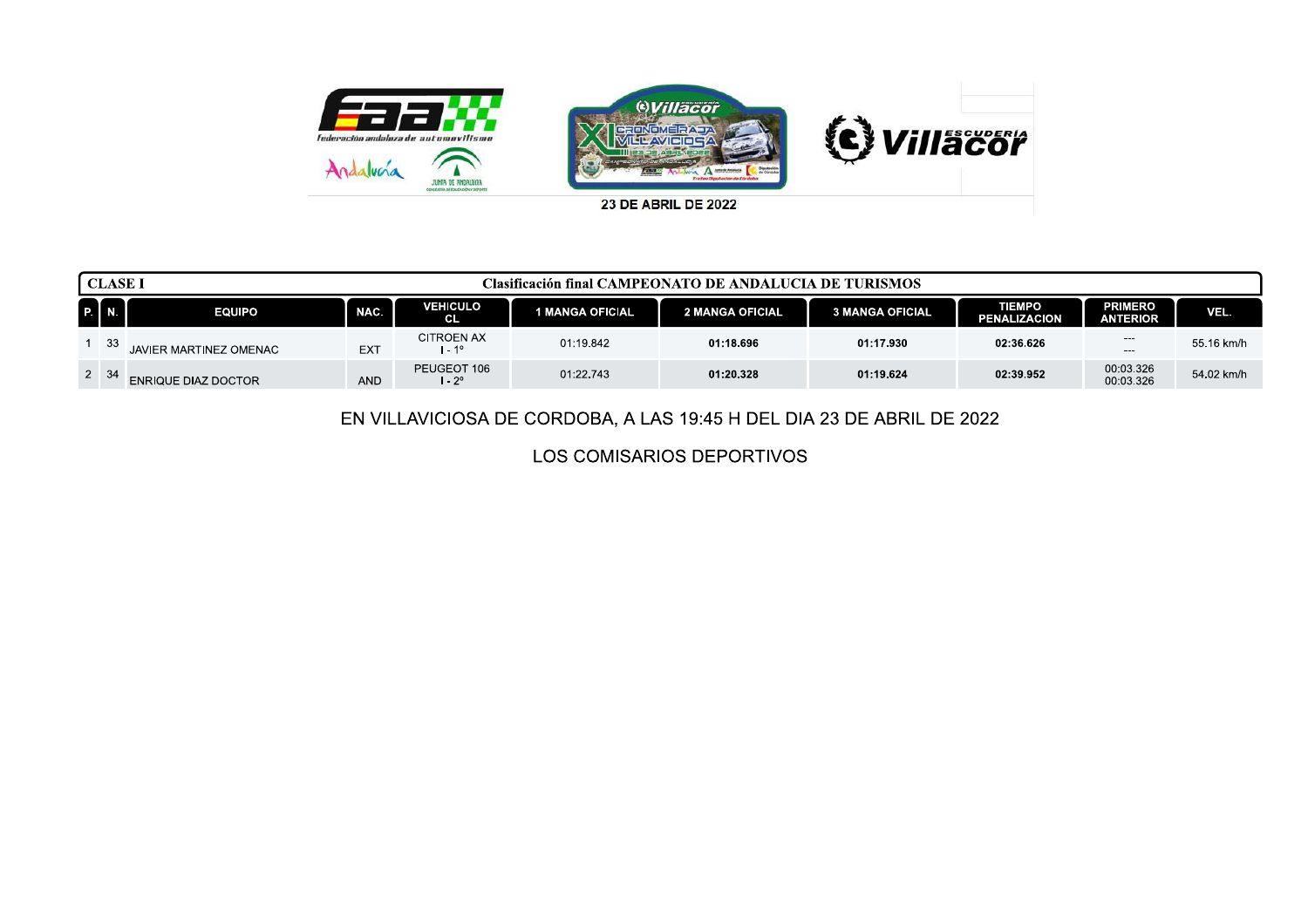

| P. N. | <b>EQUIPO</b>                                              | NAC.       | <b>VEHICULO</b>                             |                 |                 |                        |                                      |                                   |            |
|-------|------------------------------------------------------------|------------|---------------------------------------------|-----------------|-----------------|------------------------|--------------------------------------|-----------------------------------|------------|
|       |                                                            |            | <b>CL</b>                                   | 1 MANGA OFICIAL | 2 MANGA OFICIAL | <b>3 MANGA OFICIAL</b> | <b>TIEMPO</b><br><b>PENALIZACION</b> | <b>PRIMERO</b><br><b>ANTERIOR</b> | VEL.       |
|       | 1 24 FRANCISCO MATA PANZUELA                               | <b>AND</b> | CITROEN SAXO<br>$II - 1^{\circ}$            | 01:11.798       | 01:11.668       | 01:12.379              | 02:23.466                            | $\Box$                            | 60.22 km/h |
|       | <sup>2</sup> <sup>25</sup> ANGEL GABRIEL SANCHEZ FERNANDEZ | AND        | PEUGEOT 206 SX<br>$II - 2^{\circ}$          | 01:13.983       | 01:12.259       | 01:11.479              | 02:23.738                            | 00:00.272<br>00:00.272            | 60.11 km/h |
|       | 3 26 ANTONIO JESUS LUNA MILLAN                             | <b>AND</b> | CITROEN AX MAXI<br>II - 3º                  | 01:14.230       | 01:12.332       | 01:11.906              | 02:24.238                            | 00:00.772<br>00:00.500            | 59.9 km/h  |
|       | 4 28 FRANCISCO JAVIER PEREZ MARTINEZ                       | AND        | CITROEN SAXO VTS 16V<br>$II - 4^{\circ}$    | 01:15.184       | 01:14.115       | 01:13.744              | 02:27.859                            | 00:04.393<br>00:03.621            | 58.43 km/h |
|       | 5 27 JAVIER VAZQUEZ SANCHEZ                                | AND        | CITROEN C2 GT<br>$II - 5^\circ$             | 01:16.865       | 01:15.471       | 01:14.743              | 02:30.214                            | 00:06.748<br>00:02.355            | 57.52 km/h |
|       | 6 30 RAFAEL NEVADO FERNANDEZ                               | AND        | PEUGEOT 206 SX<br>$II - 6^\circ$            | 01:33.428       | 01:16.422       | 01:15.883              | 02:32.305                            | 00:08.839<br>00:02.091            | 56.73 km/h |
|       | 7 31 ROBERTO CHICO GARCIA                                  | AND        | PEUGEOT 206 SX<br>$II - 7^{\circ}$          | 01:22.638       | 01:18.079       | 01:16.673              | 02:34.752                            | 00:11.286<br>00:02.447            | 55.83 km/h |
|       | 8 29 RAFAEL MADUE?O MU?OZ                                  | AND        | <b>CITROEN SAXO VTS</b><br>$II - 8^{\circ}$ | 01:21.382       | 01:18.876       | 01:28.558              | 02:40.258                            | 00:16.792<br>00:05.506            | 53.91 km/h |
|       | 9 32 RAFAEL MADUE?O CABELLO                                | AND        | CITROEN SAXO<br>$II - 9^\circ$              | 01:25.455       | 05:00.000       | 01:37.462              | 03:02.917                            | 00:39.451<br>00:22.659            | 47.23 km/h |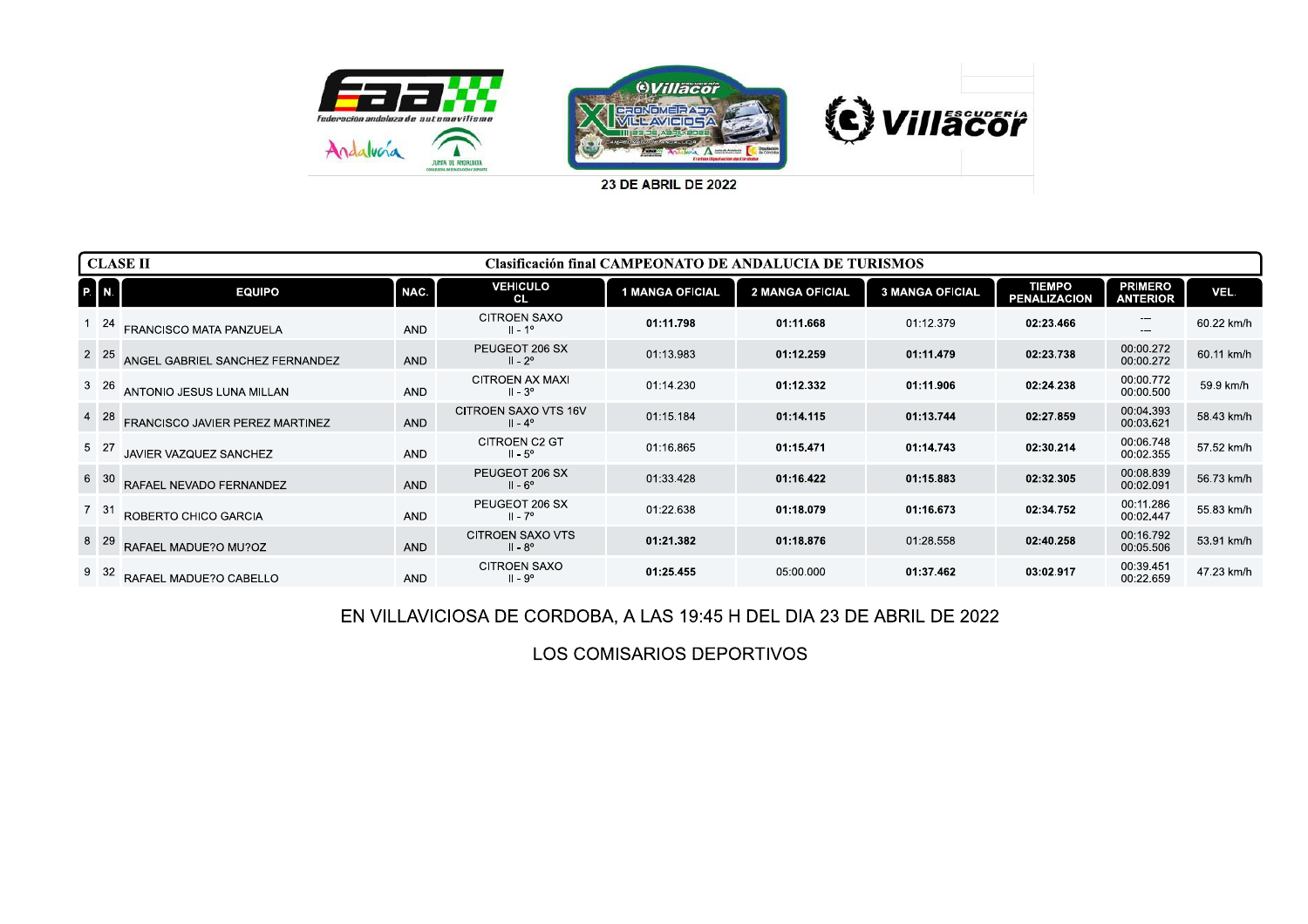

|              | <b>CLASE III</b>               |            |                                                   | Clasificación final CAMPEONATO DE ANDALUCIA DE TURISMOS |                        |                        |                                      |                                   |            |
|--------------|--------------------------------|------------|---------------------------------------------------|---------------------------------------------------------|------------------------|------------------------|--------------------------------------|-----------------------------------|------------|
| <b>P</b> M   | <b>EQUIPO</b>                  | NAC.       | <b>VEHICULO</b><br><b>CL</b>                      | <b>MANGA OFICIAL</b>                                    | <b>2 MANGA OFICIAL</b> | <b>3 MANGA OFICIAL</b> | <b>TIEMPO</b><br><b>PENALIZACION</b> | <b>PRIMERO</b><br><b>ANTERIOR</b> | VEL.       |
| $1 \quad 14$ | ALBERTO ALARCON LOPEZ          | <b>AND</b> | <b>RENAULT CLIO WILLIAMS</b><br>$III - 1^{\circ}$ | 01:14.607                                               | 01:13.043              | 01:12.563              | 02:25.606                            | ---<br>---                        | 59.34 km/h |
| 2 20         | JOSE CARLOS PEREZ GARCIA       | <b>AND</b> | PEUGEOT 306<br>$III - 2o$                         | 01:19.105                                               | 01:16.272              | 01:16.282              | 02:32.554                            | 00:06.948<br>00:06.948            | 56.64 km/h |
| $3\quad22$   | ANTONIO FELIX BUENOSVINOS      | <b>AND</b> | MAZDA MX5<br>$III - 3^{\circ}$                    | 01:18.905                                               | 01:17.952              | 01:18.235              | 02:36.187                            | 00:10.581<br>00:03.633            | 55.32 km/h |
| 4 23         | RICARDO RAMIREZ SILLERO        | <b>AND</b> | FORD ESCORT RS2000<br>$III - 4^{\circ}$           | 01:26.025                                               | 01:22.175              | 01:20.676              | 02:42.851                            | 00:17.245<br>00:06.664            | 53.05 km/h |
| 5 19         | PEDRO JOSE CARRETERO RODRIGUEZ | <b>AND</b> | PEUGEOT 206 GTI<br>$III - 5^\circ$                | 01:25.497                                               | 01:25.669              | 01:22.706              | 02:48.203                            | 00:22.597<br>00:05.352            | 51.37 km/h |

## EN VILLAVICIOSA DE CORDOBA, A LAS 19:45 H DEL DIA 23 DE ABRIL DE 2022

LOS COMISARIOS DEPORTIVOS